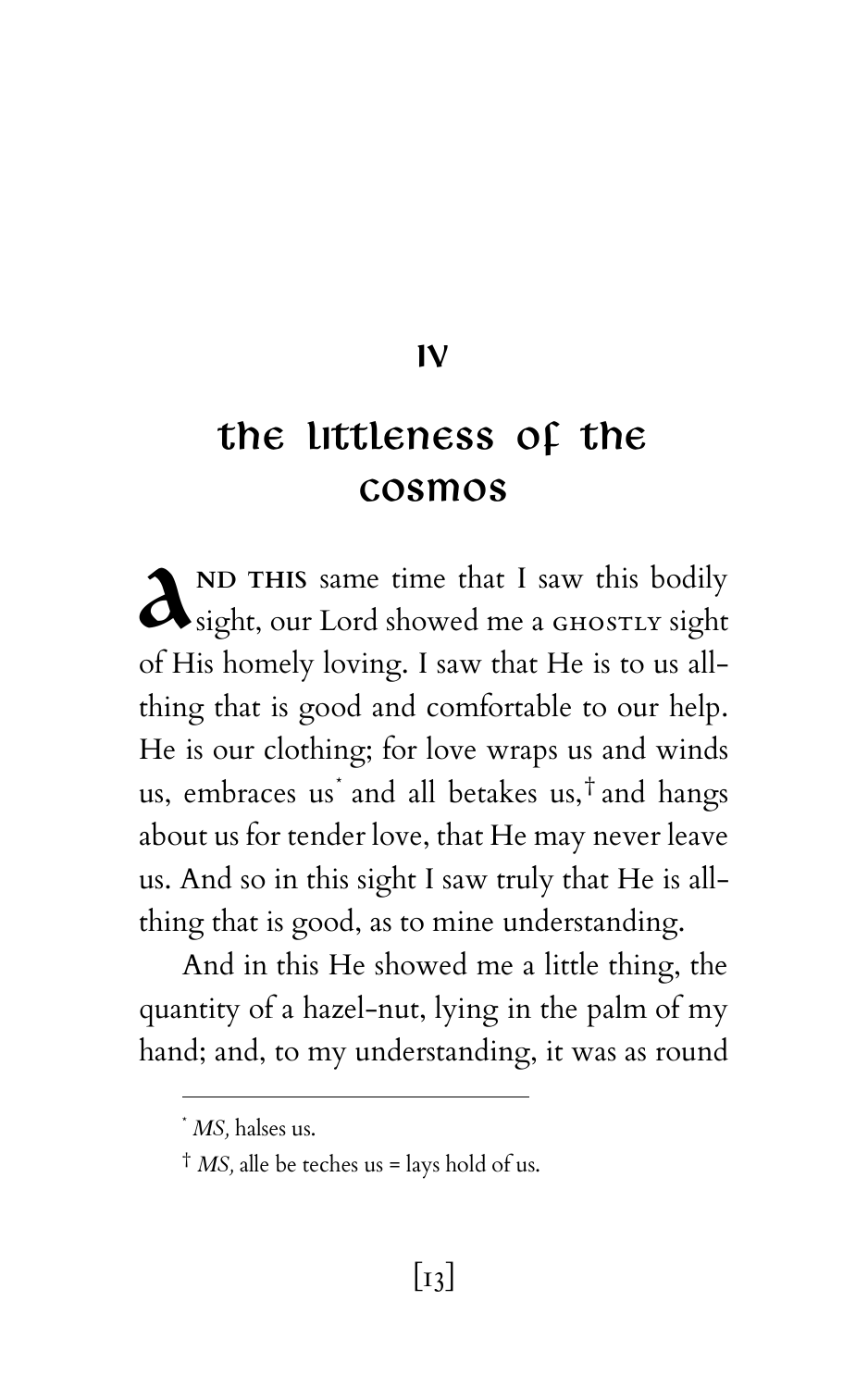as any ball. I looked thereupon, and thought, "What may this be?"

And I was answered generally thus: "It is all that is made."

I marvelled how it might last, for methought it might fall suddenly to nought for littleness. And I was answered in mine understanding: "It lasts, and ever shall, for God loves it." And so hath all-thing its being through the love of God.

In this little thing I saw three parts:

The first is that God made it.

The second is that He loves it.

The third is that God keeps it.

But what is that to me? Truly [that He is] the Maker, the Lover, the Keeper; for till I am substantially oned to Him, I may never have love, rest nor true bliss—that is to say, that I be so fastened to Him that there be right nought that is made betwixt my God and me. And who shall do this deed? Truly He Himself by His mercy and His grace, for He has made me thereto, and blissfully restored me.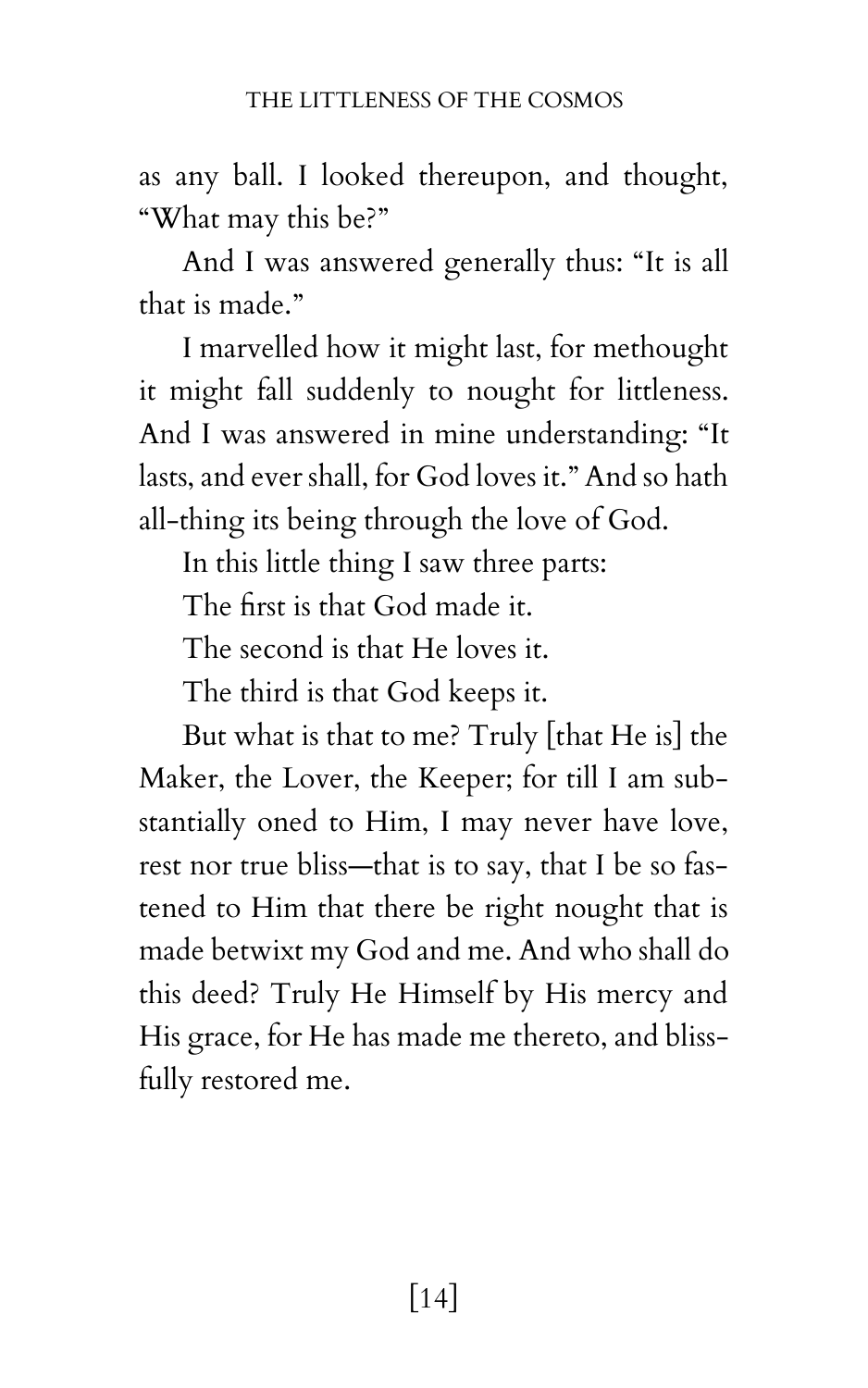## LADY JULIAN OF NORWICH

In this God brought Our Lady to mine understanding. I saw her spiritually \* in bodily likeness a simple maiden and a meek, young of age, in the stature that she was when she conceived. Also God showed me in part the wisdom and the truth of her soul; wherein I understood [the] reverent beholding in which she beheld her God that is her Maker, marvelling with great reverence that He would be born of her that was a simple creature of His making. And this wisdom of truth, knowing the greatness of her Maker, and the littleness of herself that is made, made her for to say meekly to the Angel Gabriel, "Lo, me here, God's handmaiden!"

In this sight I saw truly that she is more than all that God made beneath her in worthiness and in fulness. For above her is nothing that is made but the blessed manhood of Christ.

This little thing that is made, that is beneath our Lady Saint Mary, God showed it unto me as little as it had been a hazel-nut. Methought it might have fallen for littleness.

<sup>\*</sup> *MS,* gastelye.